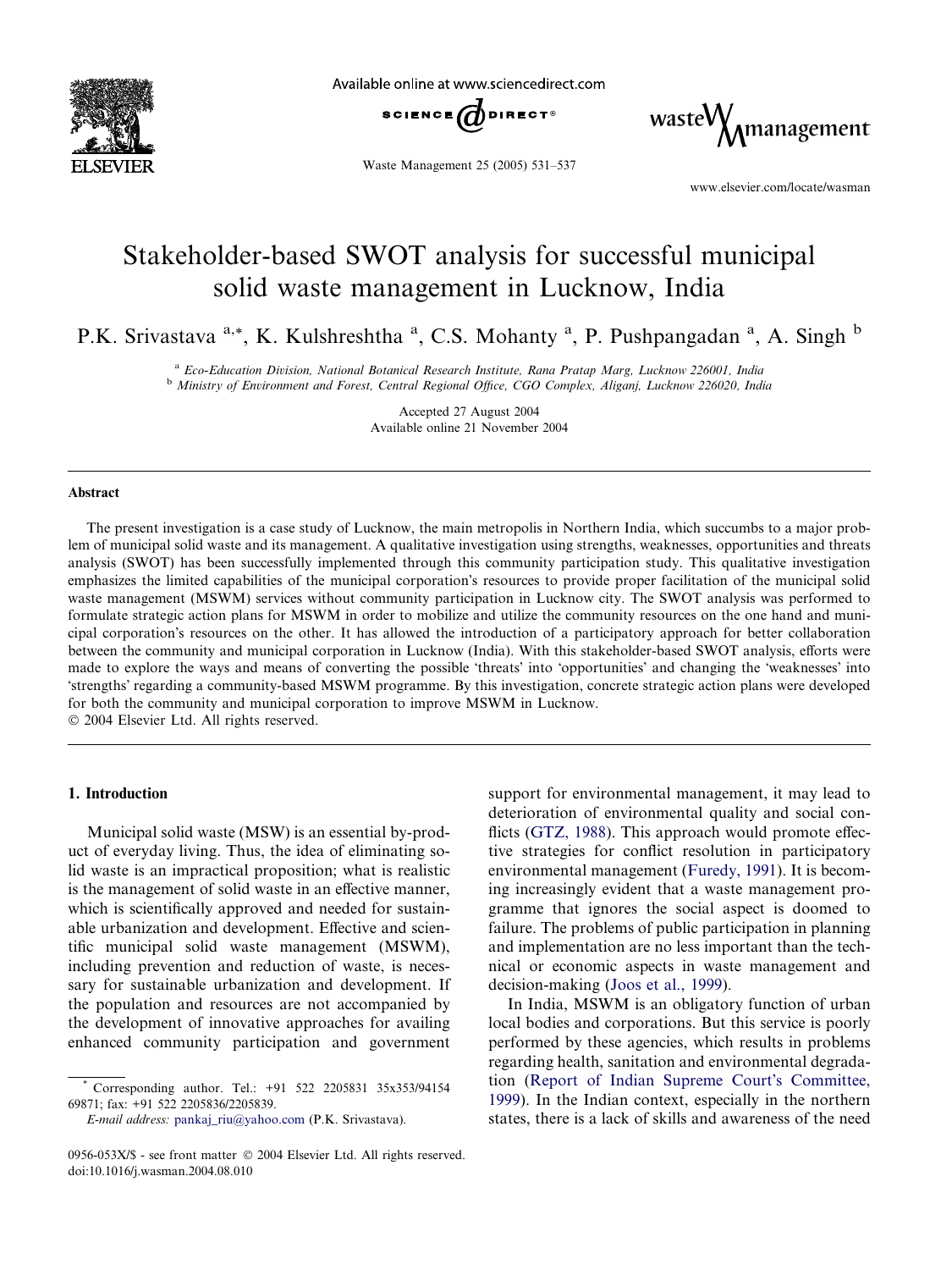to adopt proper MSWM services, resulting in inadequate allocation of financial and human resources by the government authorities and a general public apathy; thereby, the existing scenario of MSWM has become very chaotic ([Raman, 1995\)](#page--1-0).

Several case studies on MSWM in India have shown that the higher the average income of the people, the higher is their per capita waste generation ([Report of In](#page--1-0)[dian Supreme Court](#page--1-0)'s Committee, 1999). It was observed that the composition and volume of waste generated might change following urbanization in a city, and associated changes in people's lifestyles [\(Zhao, 1998;](#page--1-0) [Capua and Maganani, 2000](#page--1-0)).

Lucknow is the capital city of Uttar Pradesh (India) situated between  $26^{\circ}52''$  N latitude and  $80^{\circ}52''$  E longitude and having a unique blend of heritage and culture. Due to improper solid waste disposal and management, there is an urgent need to initiate a well-planned integrated MSWM approach with the community's participation in the city. Per Census 2001, this city has a total population of about 2.8 million (including 0.5 million floating population), which generates 1200–1400 metric tonnes of municipal garbage per day. On average, 70– 75% of total MSW generated is collected by the municipal corporation of Lucknow, and the collection efficiency ranges from 60% to 70%. In the city, street sweeping is the only method of primary collection of MSW. It was observed in a survey made by the authors that rapid urbanization, population increase, influx of floating population, lack of motivation and skills among municipal corporation staff, public apathy and lack of human resource development activities etc. are the major limiting factors that are hindering proper MSWM in Lucknow.

The same survey also reported that an urban area city dweller in Lucknow is responsible for generating 400– 450 g per day of waste as compared to rural areas that produce less than 200–250 g daily.

The present study focused on ways of encouraging community participation in MSWM services and, in particular, how such participation by community and government sectors (especially the municipal corporation) can be increased.

SWOT is an acronym for strengths, weaknesses, opportunities and threats. Every programme, project, development and management plan has its strengths and weaknesses, opportunities and threats. Considering these strengths, weaknesses, opportunities and threats (SWOTs), a project coordinator can deal more effectively with the problems that are likely to come up, and look at ways and means of converting the threats into opportunities, and off-setting the weaknesses against the strengths. This analysis could be undertaken for any idea, organization, person, product, programme or project ([Johnson et al., 1989](#page--1-0)).

In this project, SWOT analysis was applied to develop action plans for successful implementation of new initiatives for MSWM. In other words, this stakeholder-based SWOT analysis was performed to develop a strategic action plan of MSWM for Lucknow city. It aimed at identifying the positive and negative factors, as well as internal and external factors, that might have an impact on the proposed MSWM programme. SWOT analysis of this programme and its components (community and city municipal corporation) was intended to maximize both strengths and opportunities, minimize the external threats, transform the identified weaknesses into strengths and to take advantage of opportunities along with minimizing both internal weaknesses and external threats ([Saaty, 1987\)](#page--1-0).

SWOT is a tool designed to be used in the preliminary stages of decision-making on the one hand and as a precursor to strategic management planning on the other. It should be performed by the individual user and also in groups. The group-wise analysis is particularly effective in providing factors, major objectives, clarity and, therefore, focus to all the discussions about strategy-formulation regarding any proposed MSWM programme ([Johnson et al., 1989](#page--1-0)).

In the SWOT analysis, available resources and their potential utilization are studied from the viewpoints of economic, ecological and social sustainability. However, its main purpose in the planning process is to obtain decision support that is to be utilized in the choice of the strategy to be followed. In a decision-theoretic study, a decision is considered as a choice between two or more alternative measures. Generally, rational decision-makers choose the alternative that maximizes the utility, determined on the basis of information available on the decision-alternatives. In decision support, information is produced on the decision situation, on alternative choices of action and its consequences etc. A complete decision-model constitutes the basis for the decision support. The alternatives available, information about the consequences associated with these alternatives and the preferences among these consequences are the three criteria for the decision [\(Bradshaw and](#page--1-0) [Boose, 1990](#page--1-0)). Each aspect of the information must be sound so that the best alternatives can be selected. Thus, SWOT is used for analyzing internal and external environments in order to attain a systematic approach and support for a decisive situation. If used correctly, it can provide a good basis for successful strategy formulation.

It was intended that the SWOT analysis could provide a framework for analyzing a situation and developing suitable strategies and tactics; a basis for assessing core capabilities and competences; the evidence for, and key to, change and success and also provide a stimulus to participate in a group experience ([Schmoldt and Peter](#page--1-0)[son, 2000](#page--1-0)). The further utilization of SWOT is usually based on qualitative and quantitative analysis of internal and external factors, as well as on the capabilities and